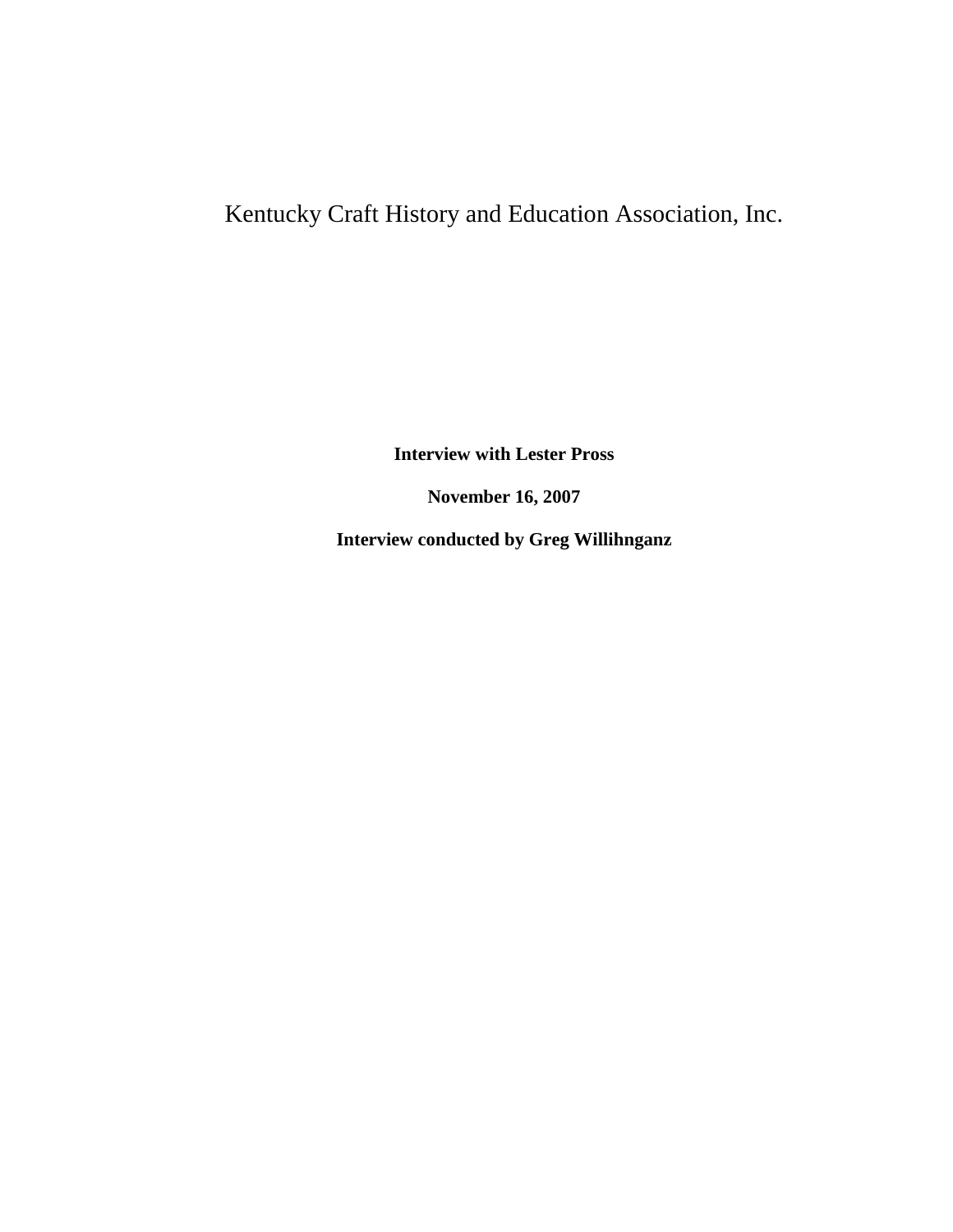WILLIHNGANZ: We are officially recording, and thank you very much for participating in this thing, truly appreciate it.

PROSS: Oh, I will be glad to be able to *[Chuckles – Willihnganz]*.

WILLIHNGANZ: Okay, let's just sort of go through here, the questions and then, as you feel moved to, you can make further comments and just let me know any other avenues you want to pursue; that will be perfectly fine.

PROSS: Mm-mm, fine.

WILLIHNGANZ: And people, when they're watching these sorts of things, always like somebody who is a little more animated, so, the more animation you have, the better. *[Laughter – PROSS]*

PROSS: Well, I'll do my best.

WILLIHNGANZ: Okay. First, I'd just sort of like to get a feel for you as an artist, crafts person, whatever your area was, so maybe you could tell me about what your particular activities have been in that area.

PROSS: Well, I've been a teacher, really, rather than a producing artist. I sometimes wished that it could have been the other way around, but one has to have bread and butter and maybe a little soup now and then, but the ...

WILLIHNGANZ: Excuse me, I am going to have to make one alteration as I look in the picture, I have made one mistake, and that is I got this a little too low. I need to release *[unintelligible]*, I'm sorry to do this to you. I need to get that top so we don't get the glare of your glasses. Now, let's see what I've got here, in terms of the picture. Oh that's, that's ten times better. Now I can see your eyes, yeah *[Chuckling]*, yeah. If you can actually turn your chair just a little this way, that's it, that's even better. Okay I'm sorry. Go ahead; we're still recording, so just tell me some more about you.

PROSS: I think that I've always wanted to be an artist. Now what an artist is…it's something else again, but when people asked me when I was little, what I wanted to be, that was the answer. I don't ever remember anything else. I didn't want to go deep sea diving or flying in airplanes or helicopters in those days, I suspect that it started when my mother gave me something to do when I was oh, maybe four years old, line of little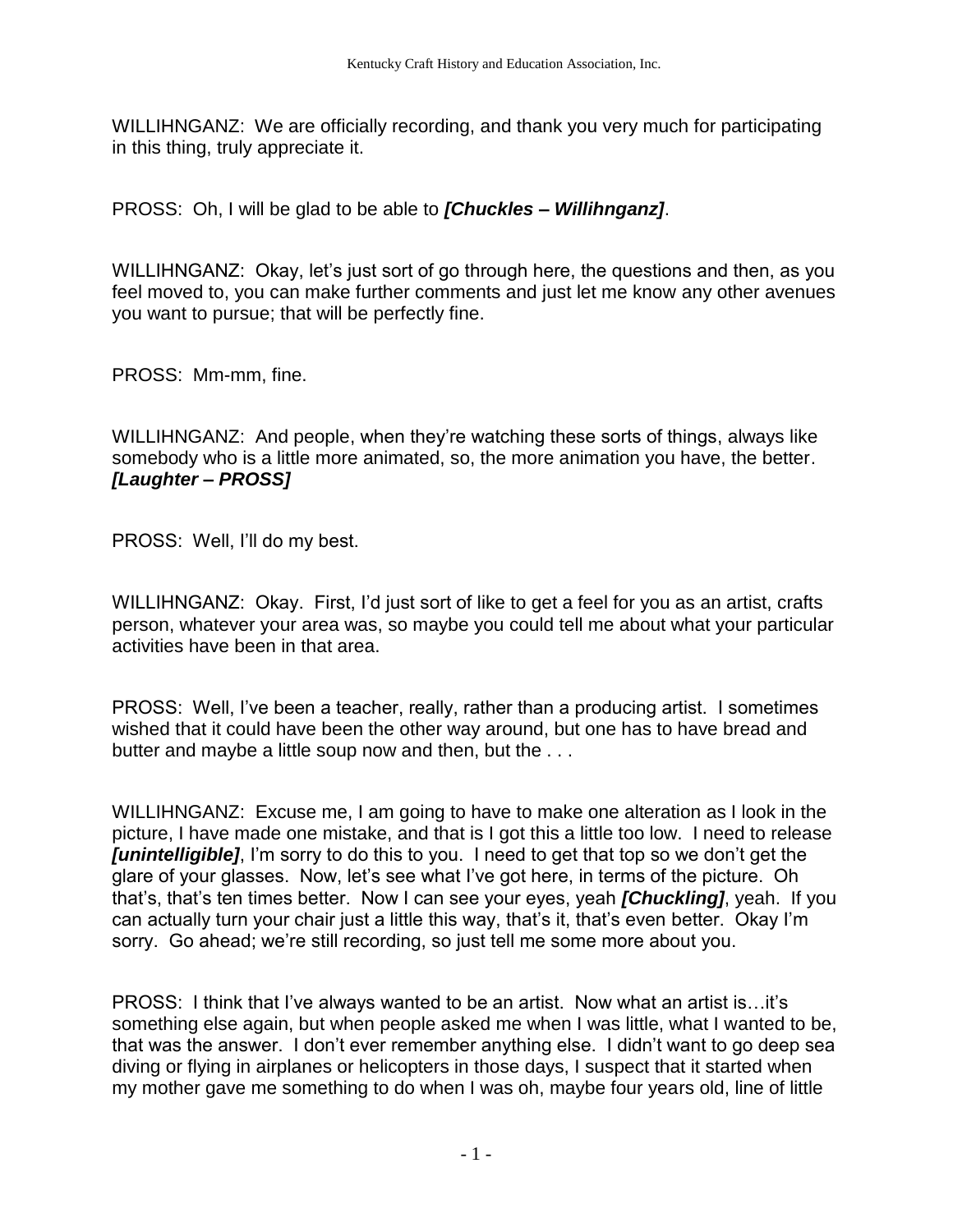bottles full of water and some crepe paper of different colors, which bled those colors when you put it in water, and I ended up with a great line, I remember it, in the sunshine on the floor, of bottles of wonderfully colored water. And I think that that may have been the first experience with visual excitement. Went on from there, of course, I drew; I painted. They gave me crayons and water colors, a wonderful support for these visual experiences that I made. I still got some of those drawings that Mom kept. Well, school was just as supportive, and there were always exciting things to do in class or outside of class, pictures to illustrate stories that we wrote. [Loud dog barking sounds] Calendars that the fourth grade teacher let me make during the noon hour when I was sort of snowbound in school. I couldn't go home for lunch, and the calendars, month after month, kept her going and kept me going too. That was fun. There were classes that were possible later on. I remember in the sixth grade, making some stain glass windows out of colored cellophane, King Arthur and his court, things like that. In junior high and high, there were great class's available and good teachers. So there was that support, and then we had a local artist who was doing murals in town. He had some drawing classes for the kids' evenings. What did it cost, maybe fifty cents an hour? There was a lot of money, but that was fun. When I got to college, of course there were other things that you did in college, but the art major was pretty definite. That started as a freshman with a wonderful course in art history that I didn't know very much about at that time. And then with painting and sculpture and all the rest of the things that go with a good basic art training. That led to a job at Berea College. I was very new at this kind of activity. I think I had a good background for what I was going to do, but there was lots more to it than I had ever dreamed. That started in 1946 and kept on going until I retired in '91. But I think I taught just about everything there was to teach during that that time. The – part of the wonder, was working long enough to earn a sabbatical—a leave in which you went somewhere and did something which would supposedly make you a better teacher afterwards. The first time, was with a Fulbright Fellowship to the University of the Punjab in Pakistan. That was our first trip – my first trip and our first as a family, overseas, and going through Europe and some of the Middle East, on the way to Pakistan was a real adventure. You know, here were the things, which I had seen in books and written about, and talked about, and taught about, which were actual. Oh, certainly some times I had the idea that maybe it was like people who didn't really believe that men had gone to the moon. Was it there, or was it something somebody had made up? But they were there. So this real contact with the actuality of the arts was a wonderful part of that early experience. Another sabbatical took us to Egypt to teach at the American University in Cairo, and there're lots of stories to tell about that, but not, not right now. Another sabbatical took us to Japan with the University of Colorado immersing in Japanese culture and arts seminar, a wonderful year of having a different kind of experience. And then the last session overseas, in that respect, was a year teaching in Japan, at Kobe College. I remember giving a lecture one day I was going slowly, I thought, a sentence or two at a time, and then the young lady who was my translator spent about five minutes saying to the students what I had said. I've often wondered what she told them, but evidently it worked out very nicely (unintelligible), and since then other places that we have traveled have been the oh, what do I say, the impetus for new paintings. My own work moved pretty definitely, painting, both in oils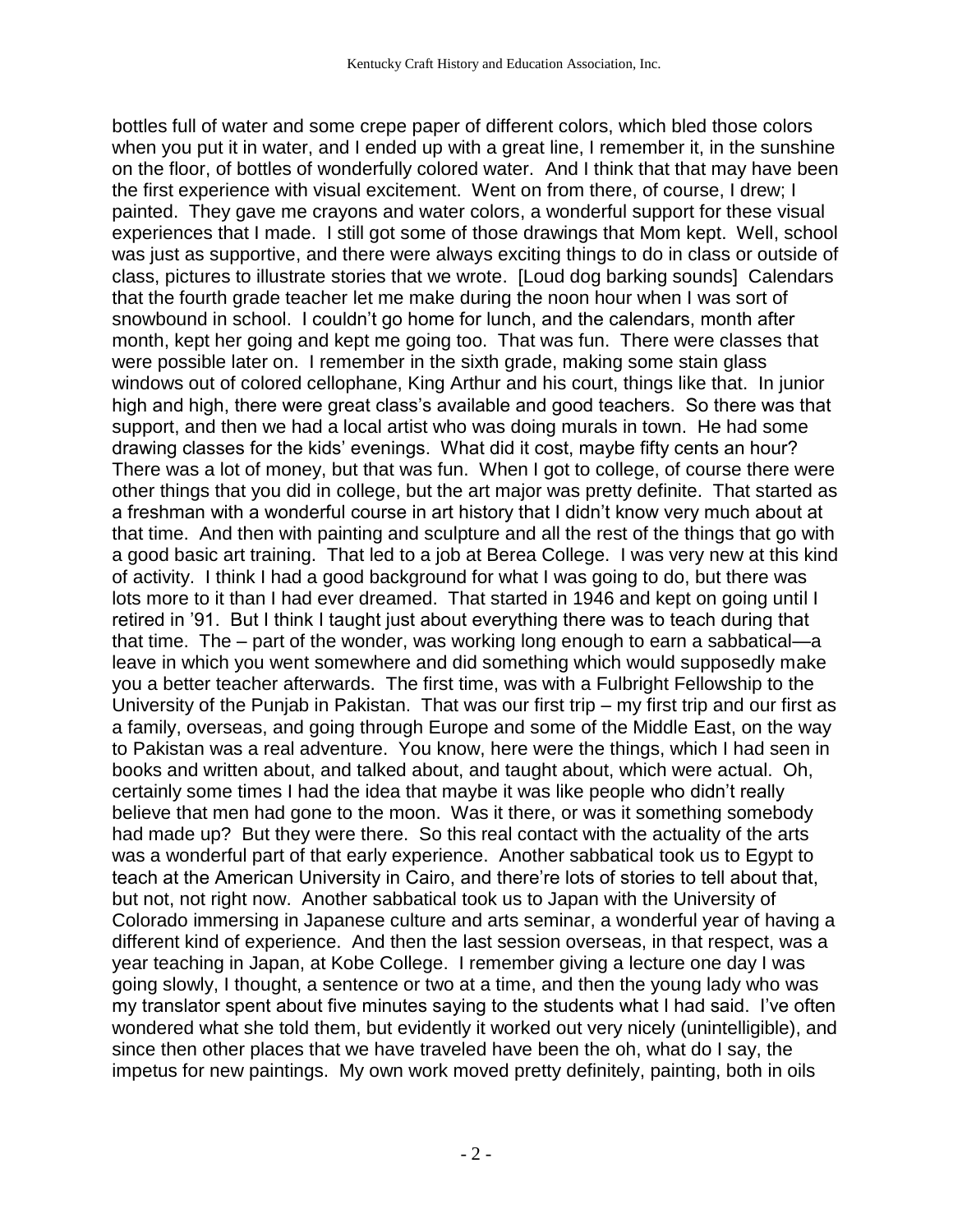and watercolors early in the game, and that's where I've spent much of my artistic time. Now that's a big nutshell, but . . .

WILLIHNGANZ: Whoa, that's great! That's terrific. Would you consider yourself – do you consider yourself a success as an artist?

PROSS: Hum, I suppose that depends on what you mean by a success. In terms of making things that satisfy me yes, not entirely, there're lots of things that still aren't satisfactory, still need working. Some of them I'm very proud of. I haven't sold a lot of things, a few, now and then, that's a satisfaction. But I certainly wouldn't say that that has been the places, that has been the place where I have been a success. I think perhaps more as a teacher, than as a producer. Some of my students have been successful – are successful as artists and as teachers, and certainly as people in whatever professions they have chosen, because the teaching part of it has been broad in the history, in the relationship between music and literature and the visual arts. There I think, perhaps I have had some successes. A few letters come now and then and say that they are appreciative of what they did as students, and that's a comfort. So, maybe there is a success.

WILLIHNGANZ: Now you said, you taught just about everything. Could you be a little more specific? *[Laugher – Willihnganz and Pross]*

PROSS: Yeah, well I came to Berea to teach drawing and painting. So I have continued in both of those areas, general art history courses, yes, and sort of depending on the experiences we've had overseas, I developed classes in the arts in India, and Islam Asian art generally I taught design and lettering layout and calligraphy, some art education, in the course of a wonderful humanities class that all of our students had, some dipping into sculpture and ceramics, but certainly not as a, as a proper artist. The emphasis has been with drawing and painting, and with the history of the arts, and history, of course, is a broad term that involves culture, religion, politics—all of it.

WILLIHNGANZ: Whoa! Let's talk perhaps a little bit about the Kentucky Guild for Artists or Guild of Artists and Craftsmen. How did you first learn about the Guild?

PROSS: Well, that was almost half century ago and memories sometimes get a little vague, but I remember some of those early times quite vividly. There was an idea in Louisville, with Virginia Minish who was an enamel crafts person, and some of her friends in business and in politics, that there needed to be something in this state to bring the artists together and to provide something for sale in the state park shops which wasn't made in China, or some other place. The State Department of Economic Development was interested in this, and I think it was probably they who called a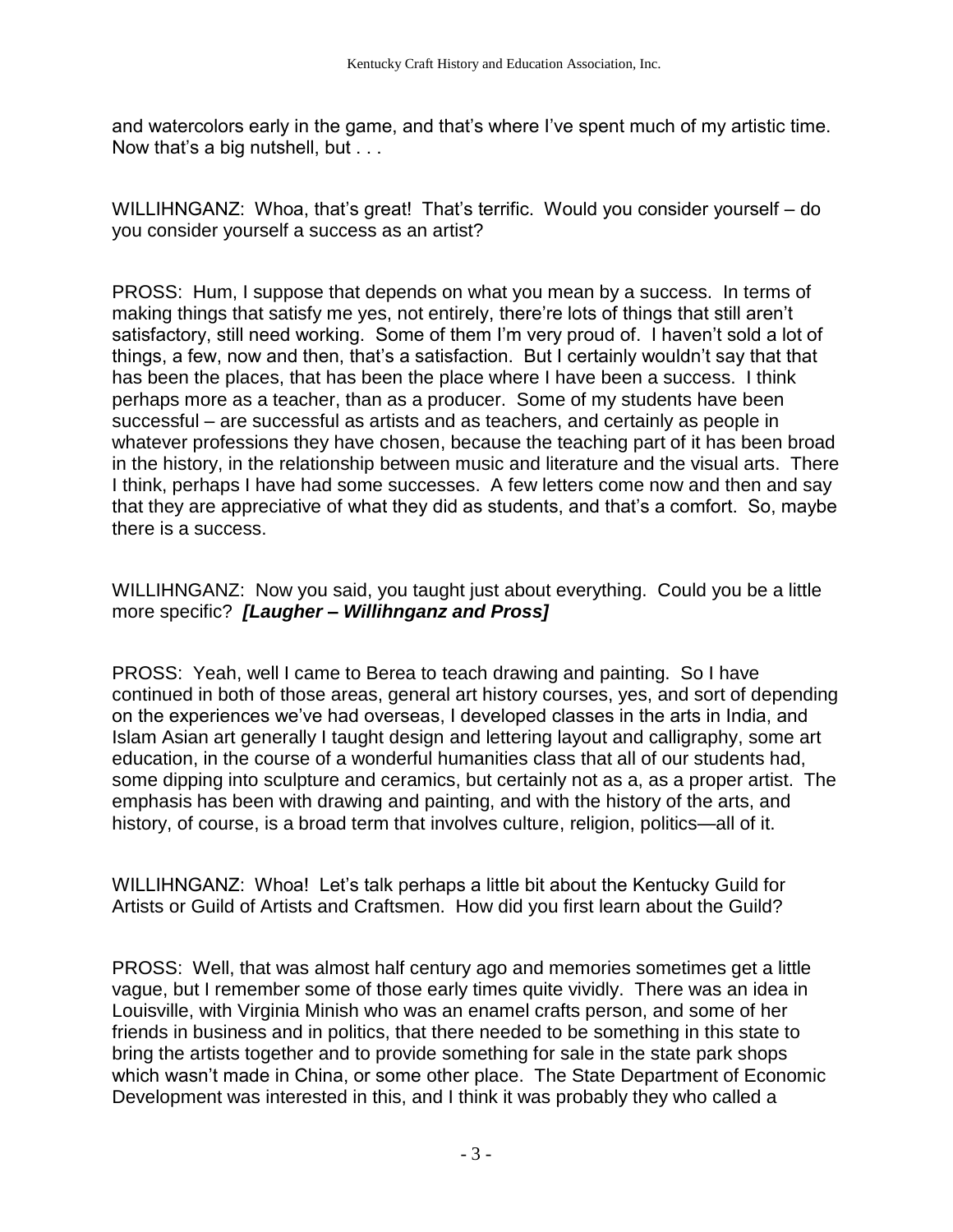meeting at Shakertown in late 1960 to discuss the possibilities. Berea College was contacted because of its long time experience in the crafts and the craft industries and because the chairman of the Industrial Arts Department and I from the Art Department were the logical people to begin conversations with. We were invited to that meeting. I think someone from the L & N Railroad was there, because there was the idea of the possibility of a train that might go around the state to find out what, if any, crafts were already being made which might fill this very big gap, and which might also culturally take some information about the arts and experience with them to people where that wasn't available at that time.

WILLIHNGANZ: So the train was actually, that idea was actually right there at the first meeting.

PROSS: I think so, I think so, or otherwise the railroad man wouldn't have been there *[Laughing]*. So, the combination of people involved with the arts, like Rude Osolnick and me the state Department of Economic Development with Paul Hadley working strongly at it, and the L & N who were willing to make some provisions of cars for whatever, developed. It was either late in '60 or early in '61 when artists and crafts people from all over the state were invited to a meeting in Louisville to establish the Guild, to make it an entity. All of my records have gone to the archives at Berea College. So what my memory is not going to provide, anybody who wants to know more can go digging in the files because that's a good place for them. Well anyway, there was an organization established with a proper charter, and charter members, founders, probably, oh, fewer than a dozen of us who were involved in that legality. This is something that Governor Bert Combs was very interested and supportive of too, from the beginning, and with the... the state support and with the promises from businesses around the state to contribute, particularly when the idea of the training developed, got us going. The board was a broad one. There were maybe oh, eight or ten people on it, representing the railroads, the state, the crafts people, the colleges and universities. We operated pretty much in the normal way, headquarters in Berea, because that was fairly central and convenient. My job as the first president was to pretty much coordinate the efforts that were being made statewide to get things going. A lot of people were involved, and I probably didn't do much teaching those first couple of years, because it kept me busy being in contact with all sorts of folks and trying to see that things happened as they were supposed to. They did! We had a, had a great time doing it and I keep thinking that they were heady years, in there was the excitement of starting something new, of being involved with well, the powers that be, and watching the procedures of government and business. And it was quite a revelation for a fellow like me, but it was, as I say, an exciting time and a productive time and after a couple of years [Chuckling]; it was sufficient. So I sort of backed off for a while and tended to my academic business, but the contacts with the Guild I have kept, sometimes more actively than others, ever since. So, there is another nutshell of the... of the beginnings. There were lots of good people involved and lots of exciting possibilities, some of which panned out, and some didn't.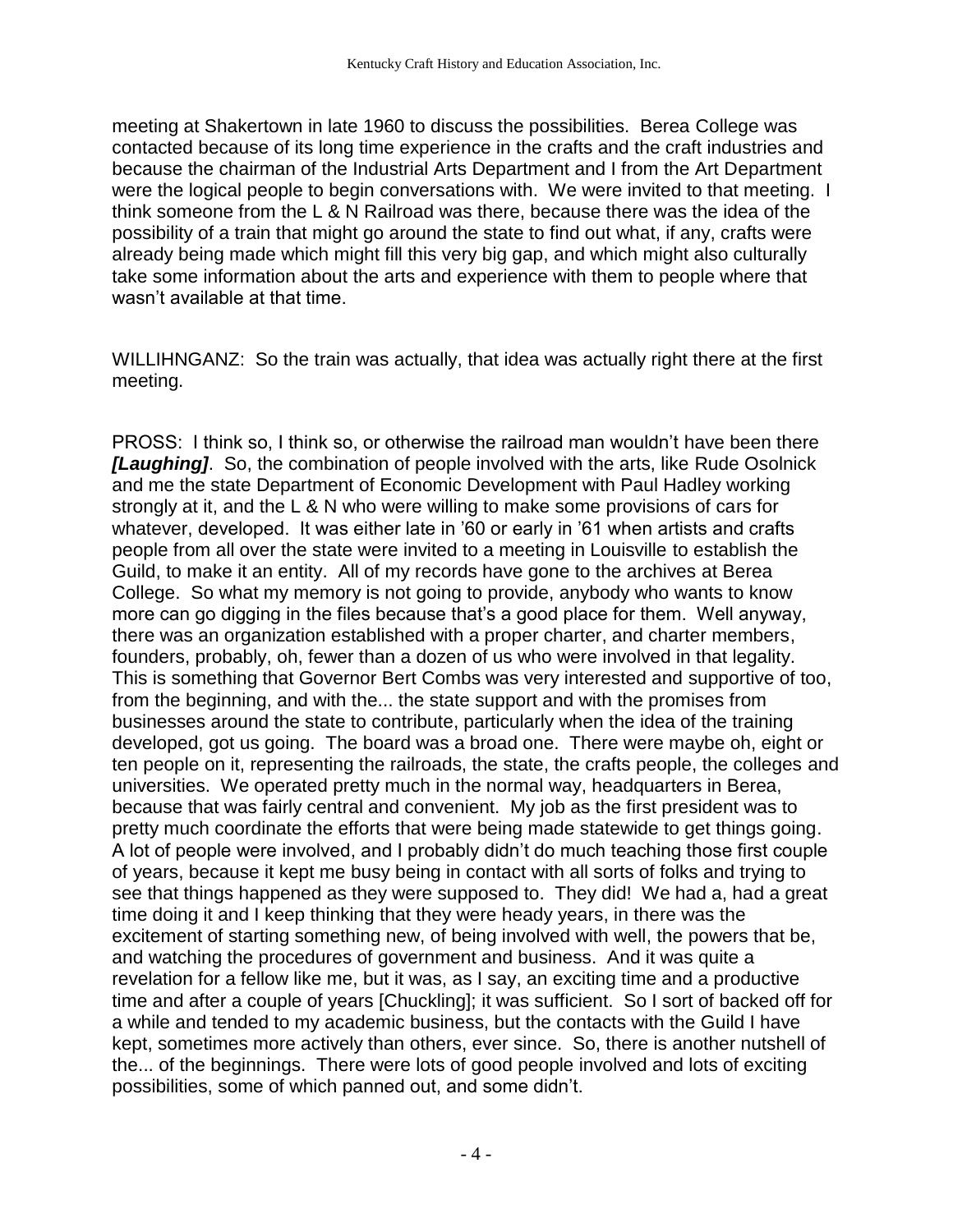WILLIHNGANZ: Was there a lot of energy around this . . .

PROSS: Oh yes!

WILLIHNGANZ: being established.

PROSS: Yes, all kinds, and especially with the train because there was nothing quite like it anywhere else. The L & N gave us two cars, and I remember the day that they came off the main line onto a spur at Berea. One of them was absolutely just off its run, and there were *[Chuckling]* stiff chicken bones on the floor *[Chuckling]* as we went in to see what we'd inherited. There was a passenger car and a baggage car and these were converted, one of them into a, an exhibition car for changing shows, and another one into a demonstration car with the looms, and potters wheels and lathes and things of that sort, so the people who came to visit, especially school kids, could try their hands at what was being exhibited in the other car. There was also a small apartment in one end for the director to live in as these two cars went around the state with the blessings of, of the various railroads who operated then. They took them without charge.

WILLIHNGANZ: Whoa!

PROSS: They'd park in the community for maybe a week or ten days and kids and other people would come in from all around, both to see and to experiment themselves.

WILLIHNGANZ: Whoa, that's exciting stuff!

PROSS: That was fun, and that went on for almost eight years, until there was a change of administration in the state government, and the new administration had other priorities, so the money was diverted, and the train, well, it closed. I am not sure what happened to it.

WILLIHNGANZ: Hum. Are there pictures around of the train?

PROSS: Oh yes, yes, all kinds of them. And they are in the, some of them in the archives too. Warren Brunner, a Berea photographer who was with us from the beginning, has a wonderful archive of the train pictures. We had a, what shall I say? Well, was it monthly, bi-monthly, quarterly? Anyway, a newsletter, a Guild newsletter, which kept things up to date and was well illustrated. The state's public relations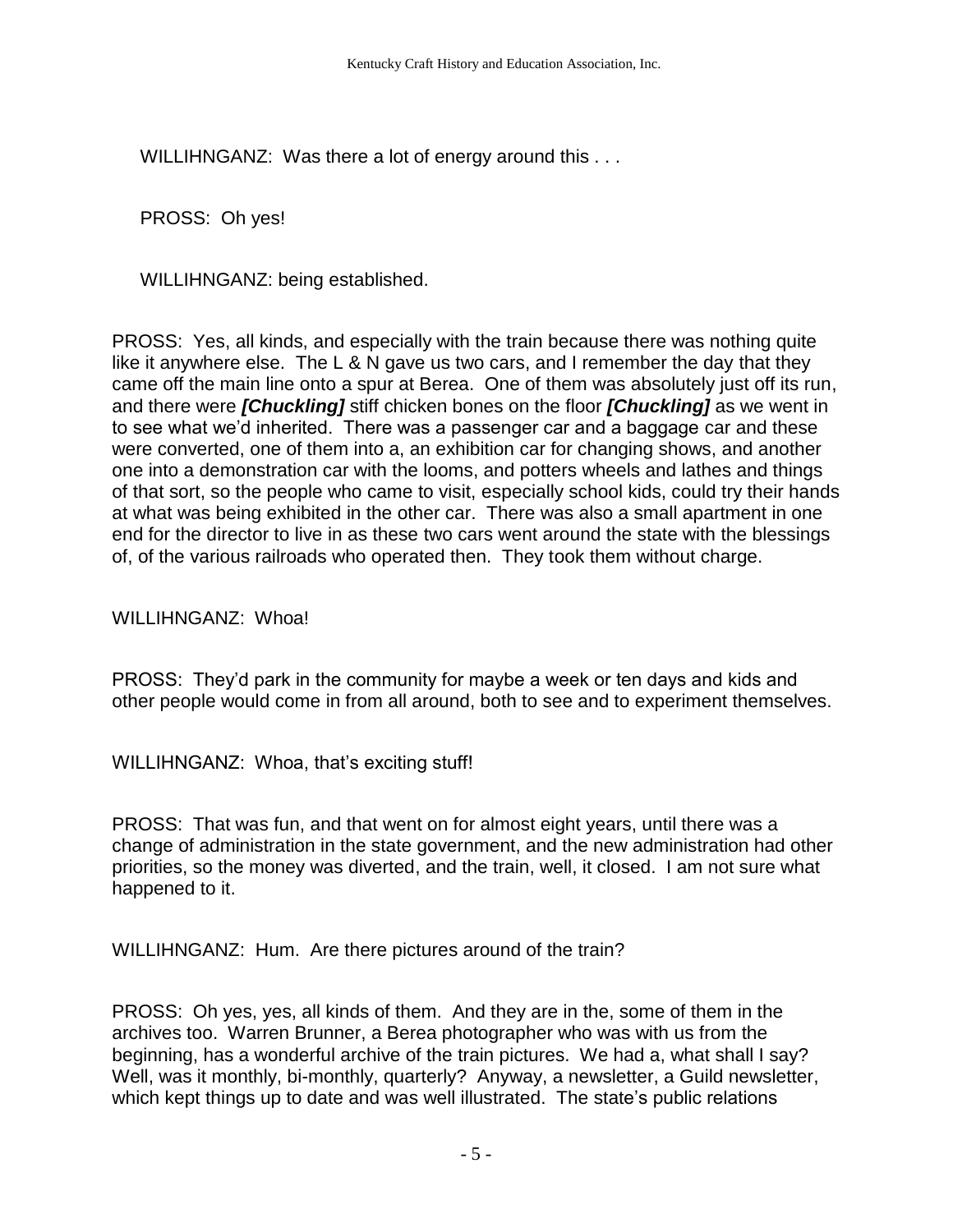system were very helpful to us too, that we had all kinds of national publicity not just the local kind, but the word got around, and other, other states eventually established their own traveling versions, not quite like ours, of course, but, as they needed them.

WILLIHNGANZ: So, in the early years, who were some of the, the people who were central to getting the, the Guild going?

PROSS: I'd say that Virginia Minish was probably the prime mover of this. She was a crafts person herself. She had boundless energy. She had ties and associations, which were very, very useful, you know, with railroad presidents and governors and people like that. Virginia kept her, I don't want to say kept her fingers on, but kept in touch with all aspects of the development of the Guild and we exchanged correspondence by the ream about what was happening and how it could be better. Paul Hadley from the State Department of Economic Development, which later became the Department of Commerce, and his associates were very active, of course in pushing this. It needed to be a success from a political point of view, and the... the railroad people were extremely helpful. I mean the major gift of two cars for example, and the facilities for converting one of them from a baggage car to a shop, and then to move this thing around all over the state was and I am not going to remember names however right now, but the intention of producing things for sale in the Guild shops – I mean in the state park shops, didn't necessarily come through as we had anticipated. There were some crafts people working, their production processes were limited, they couldn't make things by tens of thousands. *[Chuckling]* It reminded me of a of a situation in a Pakistani village, where they made shoes, wonderfully decorated in gold embroidering leather shoes for use in the *[Chuckling]* in the sandy dusty villages. The story was that a person from a big U. S. company came one time and asked if they could make some shoes for sale in America, and they said, they'd be glad to. How many would you want? Well, a hundred thousand pair? *[Chuckling]* One by one, by hand would not have worked out very well and it was sort of that way here too. So there needed to be some education, technically and business wise to the crafts people, how better to craft their products, of how to do it economically, how to get them to market. So, along with everything else that the Guild was doing, there was this educational process for the crafts person. Marketing was a big part of it. There were a number of individual craft centers established. These were both for production and for sales, so there were new entrepreneurs established.

WILLIHNGANZ: So who paid for establishing these centers?

PROSS: M-m-most if not all of our support in those early days came from the state, the Department of Economic Development, because this was the direction they were interested in.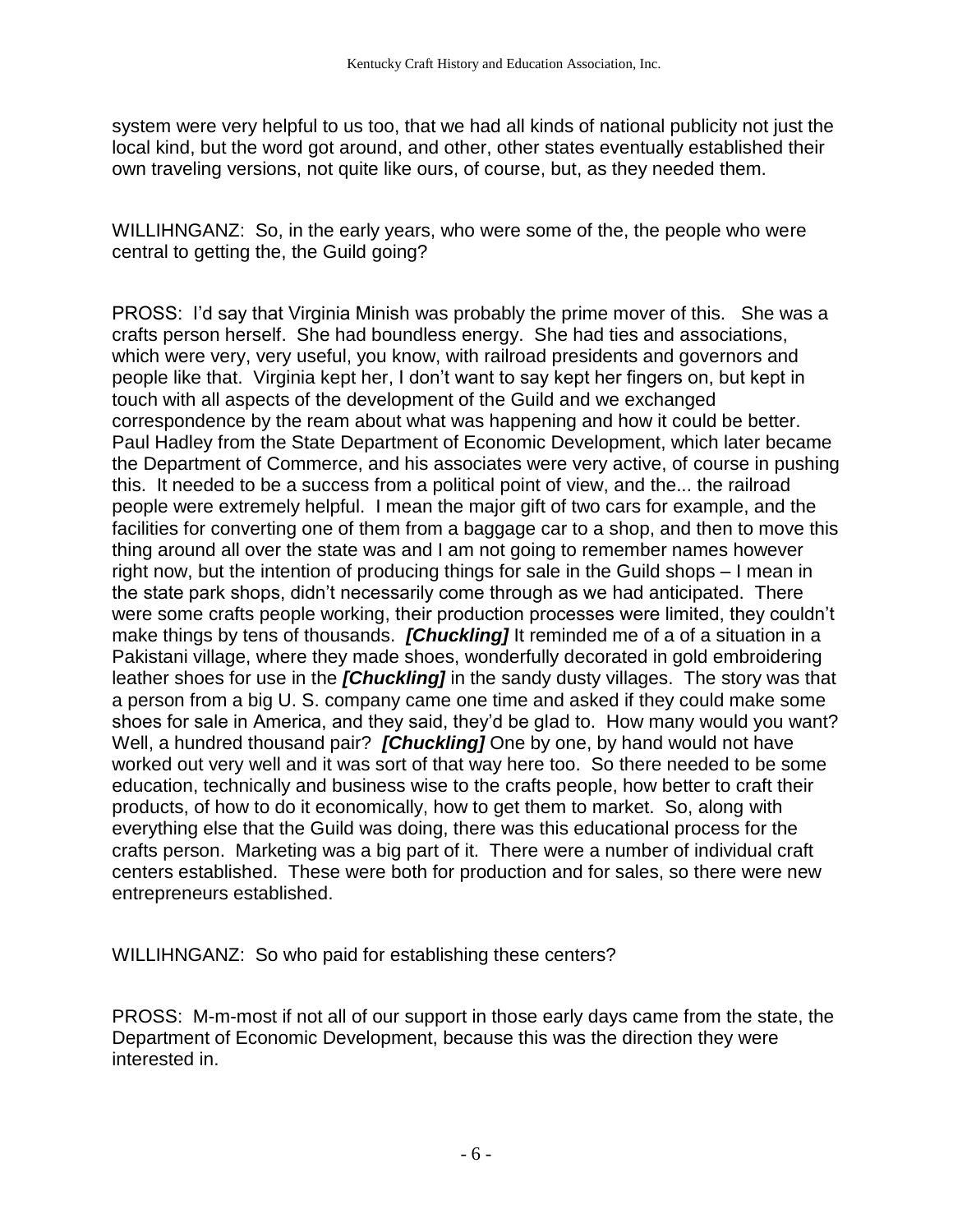WILLIHNGANZ: Were you selling craft goods off of the train?

PROSS: No.

WILLIHNGANZ: That was strictly for display and . . .

PROSS: Strictly . . .

WILLIHNGANZ: as a way . . .

PROSS: educational.

WILLIHNGANZ: educational.

PROSS: Yes.

WILLIHNGANZ: Okay. But the crafts centers were much more clearly designed to promote . . .

PROSS: Yes.

WILLIHNGANZ: the different individual crafts people.

PROSS: Yes, and to sell. There were two Guild outlets established, one of them in a new mall in Louisville. I think it was probably the first mall that was built there, and then another one, another shop in Lexington, which functioned until not too many years ago. Both of these, they sold only Kentucky products and Guild-authorized, Guild agreedupon qualities, designs, and so forth. There are other systems now that have taken, taken over from these, but this was part of the beginnings.

WILLIHNGANZ: Now, at some point, the... the Guild started basically jurying members. . .

PROSS: Yes!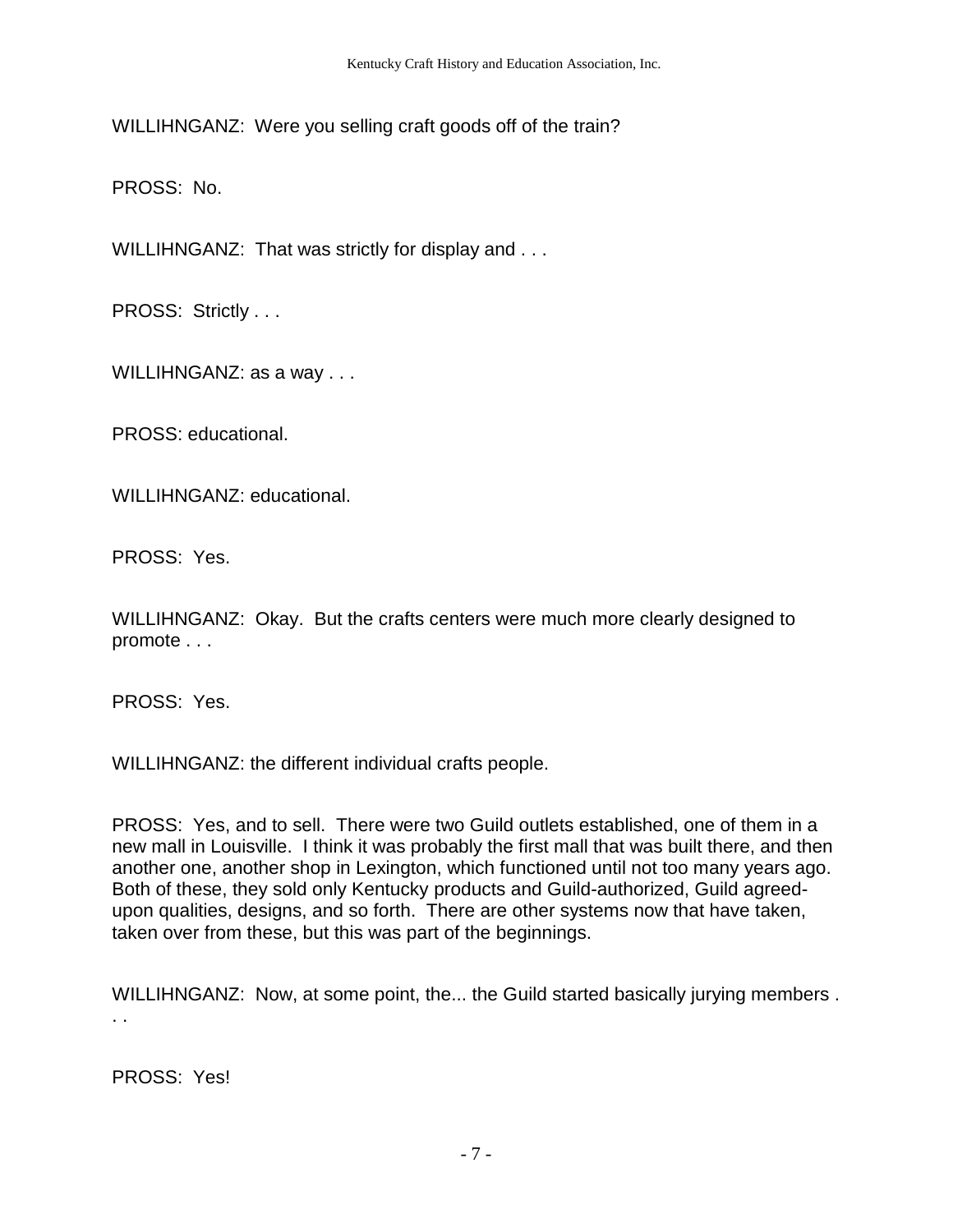WILLIHNGANZ: to come in, now, I would assume that that would not be true when they were starting out.

PROSS: It was.

WILLIHNGANZ: It was!

PROSS: It was . . .

WILLIHNGANZ: Right from the start.

PROSS: from the very beginning. You could join as a producing member; you could join as a friend or as a patron. You didn't have to be a, an artist or a craftsman, crafts person [Chuckling], to be involved with the Guild. But to have your work sold in the Guild shops, or considered for production you needed to pass the, the jury, and we had a jury from the very beginning, and a fairly clear set of qualities qualifications. And that's still, still the case. We got little stickers with the, the map of the state, (unintelligible) I remember in gold, and these could go on the objects, which had passed muster. Yeah, this was very much a concern, because the things for sale in the art shops, then were not necessarily of very good quality, were just, weren't available. So I think that this urgency on a high quality, a high standard from the start has produced where we are now, and certainly Kentucky crafts as the Artisan Center in Berea demonstrates, takes second place to nobody.

WILLIHNGANZ: Certainly within the state, that would be undeniable. Now, at the time the Guild was formed, were there other active artists and crafts associations?

PROSS: A handful. There was one in Louisville; I think there was one in Lexington. I don't remember any others, but these were local and for, for the interest of local people. They didn't have any outside interest, particularly. But they came in with us from the start as very supportive, and provided all kinds of assistance. So [Chuckling] the answer is yes, but they weren't very many. Others were established in, in areas in Berea, for example, of the local artists and crafts people, got together for the local chapter of the KGAC, and has happened probably more in college or universities settings than otherwise.

WILLIHNGANZ: And roughly speaking, the, the train was the first eight years of the Guild's history.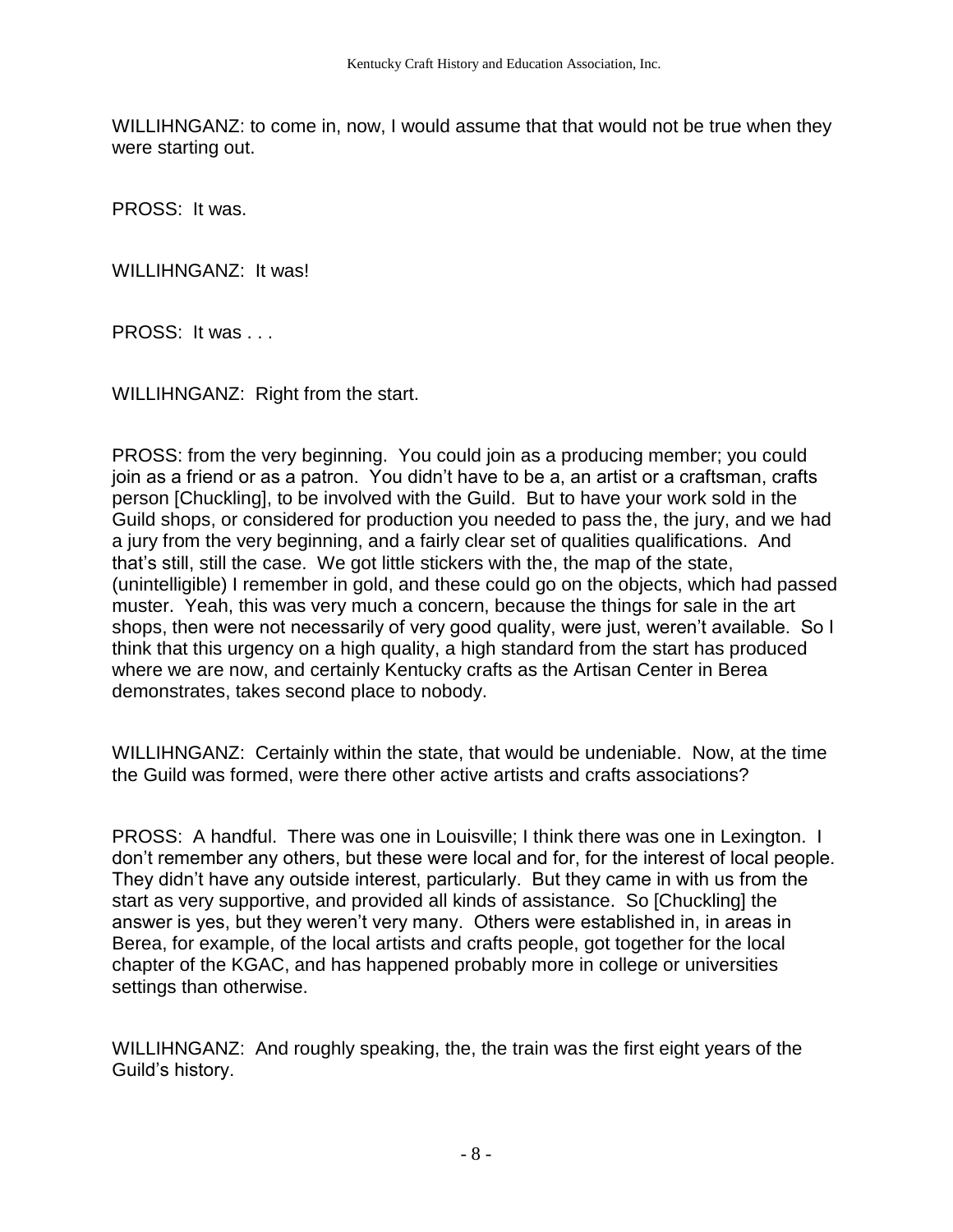PROSS: Yes.

WILLIHNGANZ: When did the, the centers, the retail centers basically, open up, for craft?

PROSS: Very soon probably within the first couple of years. The *[Chuckling]* – they needed to get going for [Chuckling] political purposes as much as for economic ones. Most of them unfortunately did not survive, and I'm not sure, really why. Perhaps it was the withdrawal of state support as that was for the train. Maybe they just were not able to produce quantity and quality to survive economically. I don't know.

WILLIHNGANZ: And there was a, a big push I believe in the arts-crafts area, when John Y. Brown was the governor, and his wife. Do you recall this?

PROSS: Yes.

WILLIHNGANZ: How did that impact the Guild?

PROSS: I can't really answer that because at that point, I was not actively involved. I *[Chuckling]* thought in some ways that I had done my duty *[Chuckling]* and needed to go on to other things. So I maintained a membership, I stayed with the board for a number of years, but then sort of pulled away. I paid my dues, stayed in touch, but not actively, and those were the years that I, I can't really tell you about.

WILLIHNGANZ: Okay. You were the first president?

PROSS: Yes.

WILLIHNGANZ: So this was the first year it was established after that first meeting?

PROSS: Yes.

WILLIHNGANZ: Okay. How long were you the president then?

PROSS: For two years. That was sufficient *[Laughter – Pross and Willihnganz]*. I had my excitement.*[Chuckling]* At any rate it was great. I'm awfully glad to have, had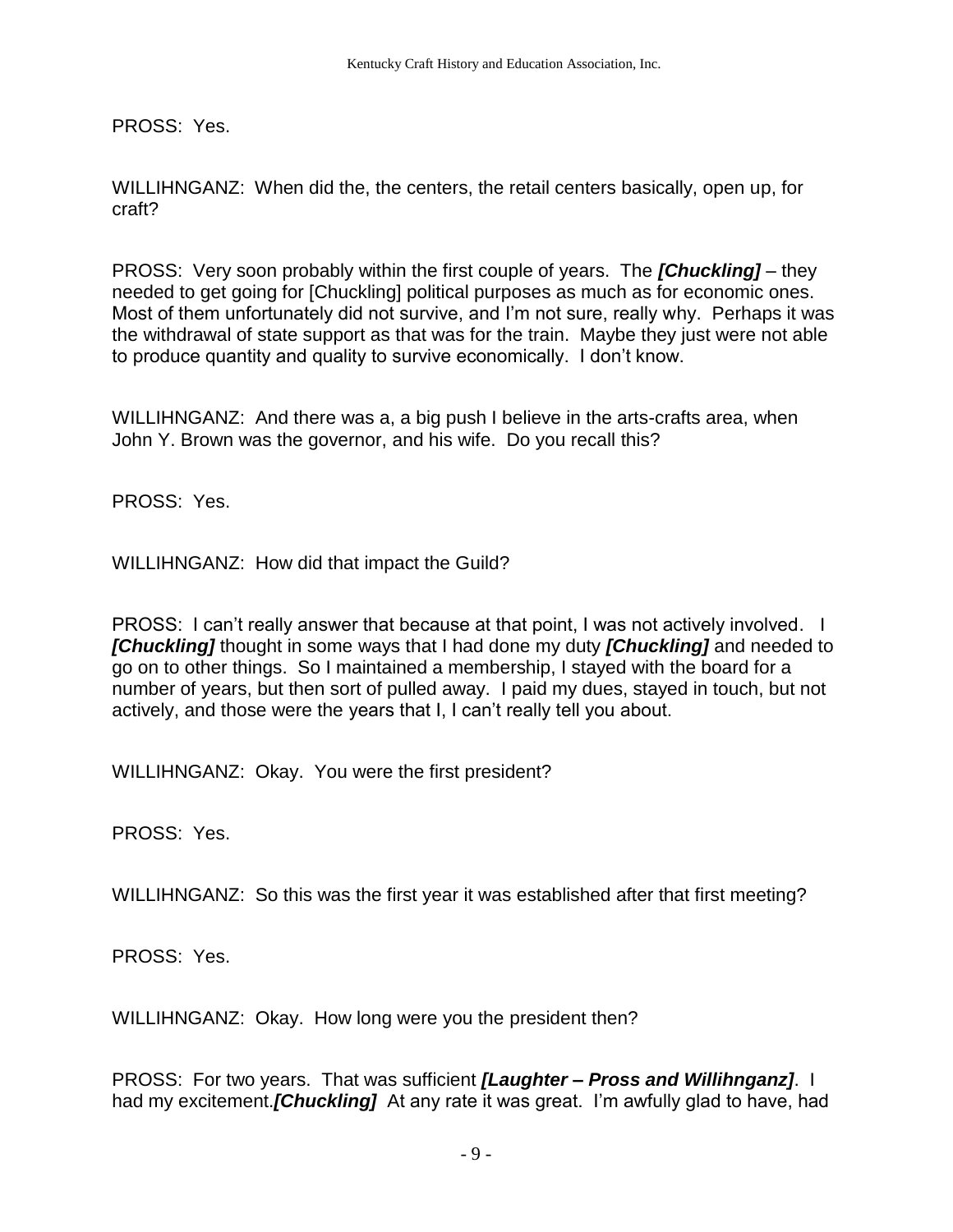that kind of experience and to be useful if I was, but I, I did have a job to do. I needed to clear out some of the desk drawers from the Guild business and get back to work.

WILLIHNGANZ: Well, any organization that lasts forty-seven years, I guess it is fortysix years, had to have had a good start *[Laughter – Pross]* . . .

PROSS: Yeah.

WILLIHNGANZ: or they wouldn't have gotten that far.

PROSS: Well, it did and it's had an awful lot of good people in the meantime. It's had its ups and downs, but it, it hangs on. We were rather indefinite at the beginning with the name of this organization. You know there are so many artsy-craftsy movements around that we wanted this to be a Guild of people, artists and craftsmen, and *[unintelligible]* came politically proper to deal with crafts people, or something like that rather than craftsmen, we decided maybe to keep the title, it was a good one. It had a had, its basis.

WILLIHNGANZ: But you haven't, you haven't changed it, it's what you're saying.

PROSS: No, that's right.

WILLIHNGANZ: Yeah.

PROSS: No it's still the original one with its emphasis on the people.

WILLIHNGANZ: Mm-mm, okay. When, when you were there as a, as the president of this organization, were there changes that you initiated that, and that changed the, the direction or the focus of the group?

PROSS: That I myself initiated? I don't think so. The board was how shall I say it? We didn't fuss and fume and argue; we were all pretty much of a mind. We got along well together. We knew where we were going and tried to go there. And I'm not sure that I can even recall any particular crisis in those early days that demanded major decisions. It was all we could do sometimes to *[Chuckling]* to keep the state from running away with good ideas that we thought would be hard to manage in the long run, and I can't be specific, but there were, there was I think an acknowledgement of what we were able to do as an organization, and what somebody else might do beyond that,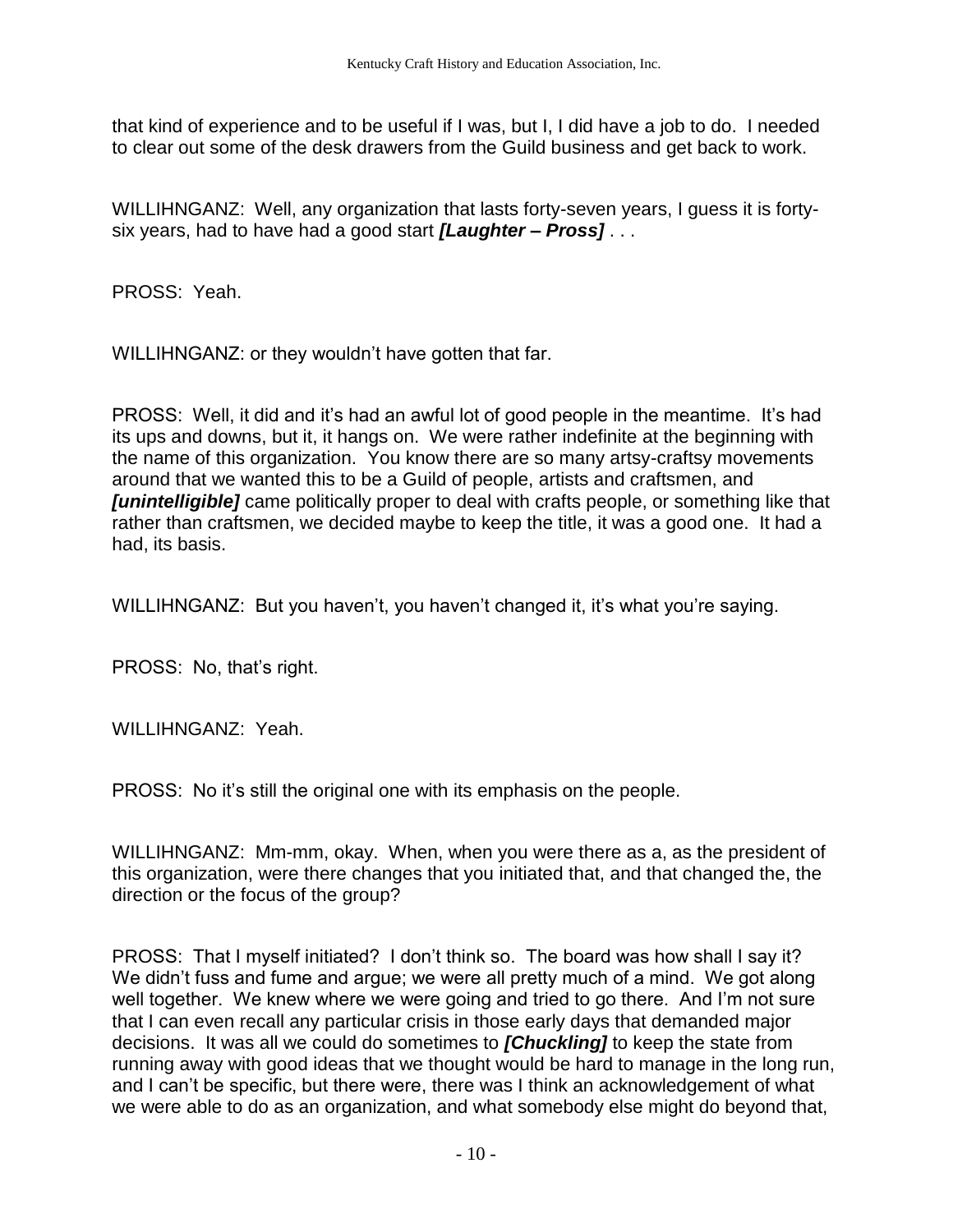so let them go and do their thing, let us do what we think we can do effectively and efficiently. The establishment of the fairs was a good dimension. I think the first one was in the triangle across from Boone Tavern in Berea; just a few tables that people set up and had a few wares to sell. I remember having some little watercolors for a couple of bucks. Nobody bought them, but anyways, there they were. When the train stopped, the fairs, which by that time were pretty well established, were our main source of income. All the state support vanished and so we had to make our own money, and fairs with admission and percentages is what we had for a number of years.

WILLIHNGANZ: Was the railroad company still providing transportation for the train?

PROSS: Well the train was gone.

WILLIHNGANZ: Oh the train was gone, that's right.

PROSS: I think by contract, the cars reverted to the ownership of the state when, when the Guild was no longer functioning with them, and I don't know what happened to them.

WILLIHNGANZ: I see.

PROSS: So *[Chuckling]* the train went, the money went, and we were on our own, and the fairs were – and the shops – were the only sources of income, plus membership.

WILLIHNGANZ: How many members did you have over the years?

PROSS: I think probably three or four hundred in the early years, I'm not sure if it went above that. It may have gone to five hundred somewhere along the line. I don't know what it is now. But it was a lot of people to keep up with, and that was part of my job, just through communication.

WILLIHNGANZ: Then has that number gone significantly down as the years have gone by?

PROSS: I don't know.

WILLIHNGANZ: Okay.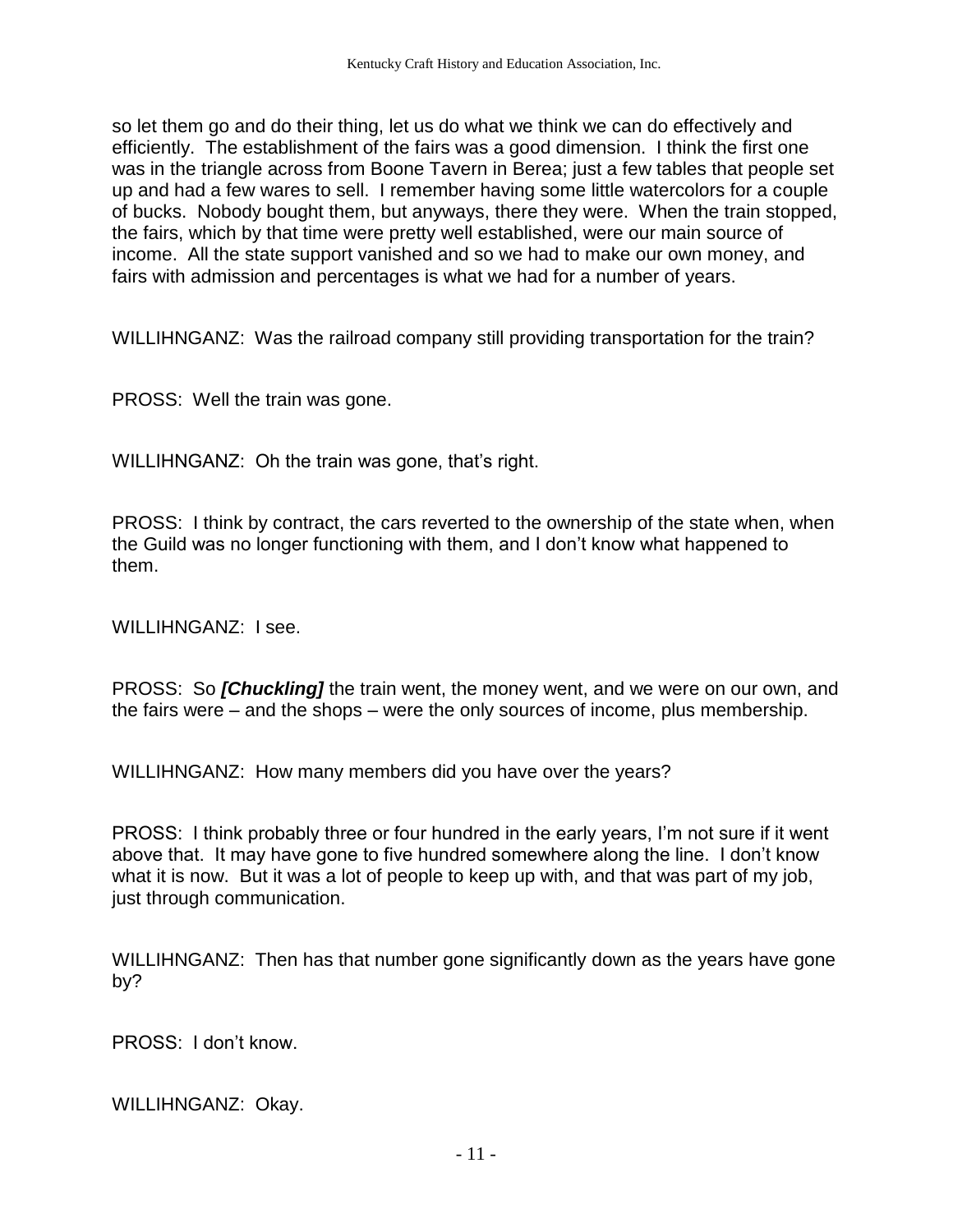PROSS: I haven't been that close to the *[Chuckling]* to the records.

WILLIHNGANZ: Just as we are sitting here and as I am listening to you, you know, it, it seems to me that there's a kind of an interesting parallel – I'm just sort of throwing this idea out – between the, the farmer's market movement and the arts movement, where arts originally were of course just of the people, they did this to survive, they needed a, they needed a basket so they wove one and they used it and that's what it was for, and then it became an art form. And what we have with the farmers of course is they are all getting out-produced by these huge conglomerates and the actual small farm farmers are becoming fewer and far between and they are setting up these farmers markets, much as you set up the Guild shops to sell their products. And often time of course, they're selling them together, because I go to the Saint Matthews Art Fair or farmers market and there is quite a few crafts booths in there among the vegetables . . .

PROSS: Sure.

WILLIHNGANZ: …and everything else. It's kind of an interesting parallel there ...

PROSS: Mm-mm, mm-mm, mm-mm.

WILLIHNGANZ: in terms of in terms of what's going on with the culture.

PROSS: Yeah. Well the need, I think, the people feel for being together, and for doing things that are productive and satisfying. I mean you can raise a beautiful tomato, or a zucchini, and there is a pleasure and satisfaction in that, not just in the eating but **[Chuckling]** you know, in the having of this wonderful thing in your hand.

WILLIHNGANZ: Mm-mm. After you ceased being the president, you were on the board for a number of years?

PROSS: Yes.

WILLIHNGANZ: Okay.

PROSS: How many? I, I don't remember, probably not too many, three or four, I guess? And then time for somebody else to deal with it.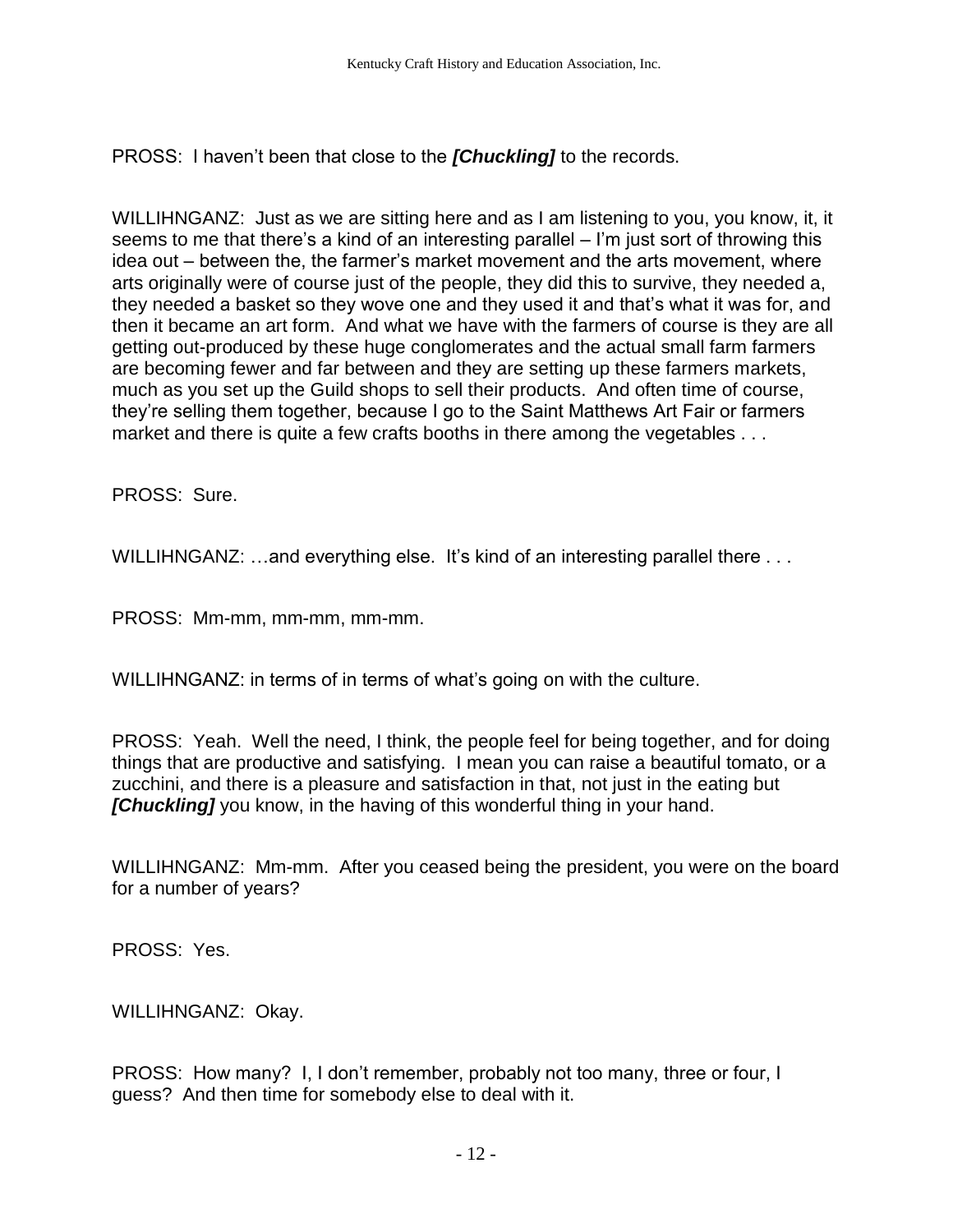WILLIHNGANZ: Mm-mm. As the seventies and the eighties and the nineties went by there have been other organizations, artists, organizations founded and grown in this state. What role did the Guild play in terms of encouraging artistic expression and crafts production?

PROSS: Well I think that the fairs would have had quite a bit to do with that, as people saw what was being done, what other people were doing, and thought that maybe they could too, even for the fun of it, if not for any economic reasons. They would go ahead. The, the fairs brought in sometimes ten thousand or more visitors over a weekend. These were bigger fairs out at the Indian Ford Theater in Berea, one in the spring and one in the fall. There were workshops that were established and I'm not sure how effective they were, but as, as groups of people wanted something like this, the, the Guild hoped to be prepared to, to service, as the train came back to communities with a longer stay and with workshops that helped. *[Door bell ringing sound]* How much more there was . . .

## *[Extremely Loud dog-barking sounds]*

WILLIHNGANZ: We will take a break here for just a moment *[Chuckling]*.

## *[Commotion]*

PROSS: *[unintelligible]* on that. *[Unintelligible]* a second, just one second.

## *[Commotion]*

WILLIHNGANZ: *[Whispers]* yeah, well we're *[unintelligible]* chair but I'll do that for the next interview. Okay. I think we are under control again *[Chuckling]*.

PROSS: Good.

WILLIHNGANZ: Has there been any competition for resources and recognition among the different artists and crafts organizations in the state of Kentucky?

PROSS: Not that I am aware of as, as the Guild matured, and perhaps weakened from time to time, I'm sure that other organizations moved to fill the gaps, but I can't give you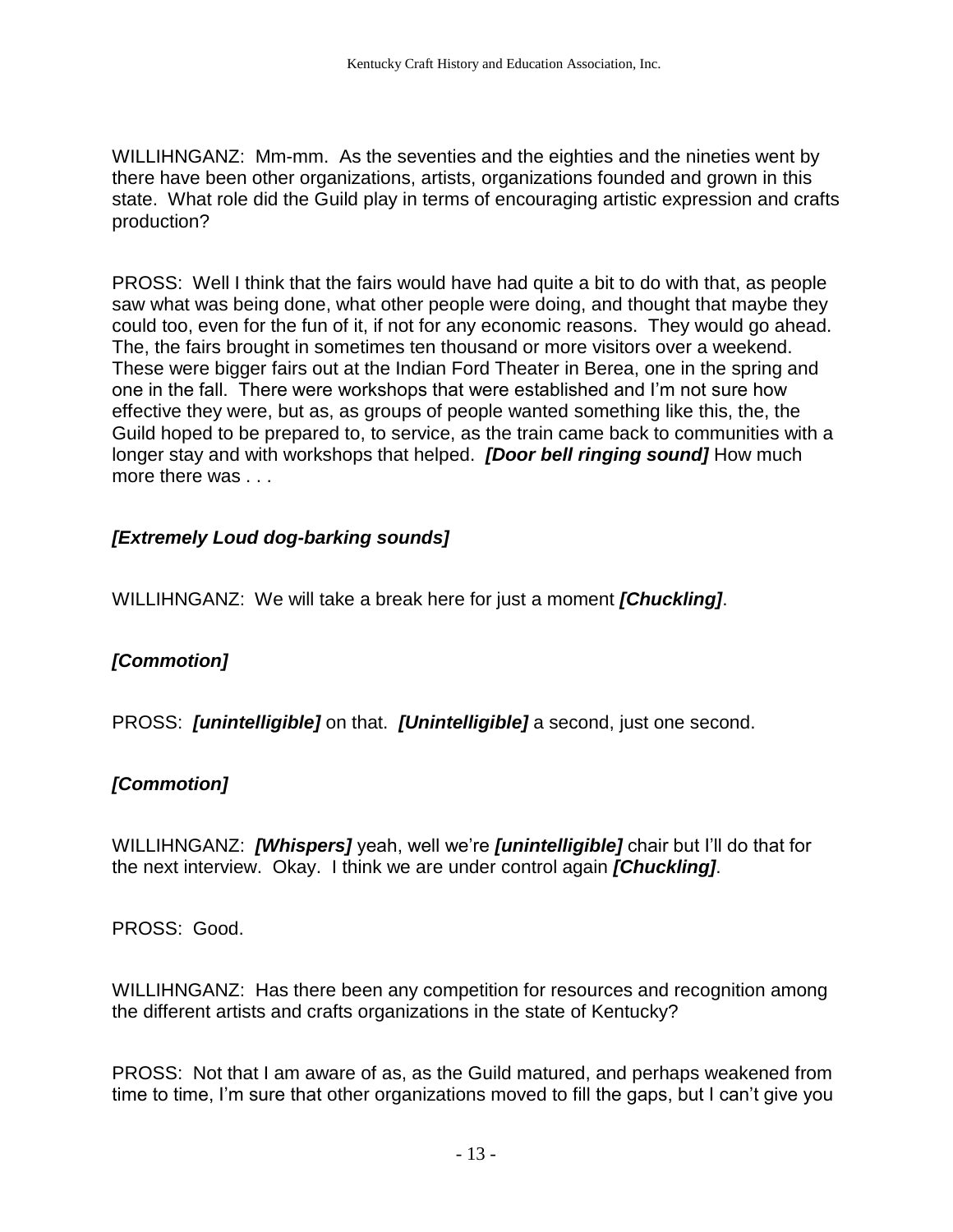chapter and verse on any of this, and as I gradually pulled out from the activity there, my friends in the colleges and the universities who had been among the establishers of this, retired, or died. It was, well it didn't have the same excitement of statewide interest that the Guild had had at the beginning, but I think that probably regional or local organizations grew and developed. Then maybe that's sufficient *[Chuckling]*. Again, I'm not able to speak from personal experience. The other statewide organization which, which helped at the beginning, was the Kentucky Art Educators Association. That may not be the exact name that we had, but this was I think the only statewide arts group besides the Guild that existed, and I'm not sure that they exist anymore.

WILLIHNGANZ: Mm-mm, okay. What do you think motivated people to be members of a Guild and what did they get out of their membership?

PROSS: They got a kind of standing, I think as part of something which was exciting and important, not only state wide but nationally, because there was a, a status then, and the... the state with its public relations systems had a lot to do with that. Time Magazine, for example, acknowledges and had a nice article one time, maybe twice. That, and there was a sense of belonging and of association with others who were interested in the same things you were, and perhaps now that's the, one of the most important reasons for belonging. It certainly doesn't provide great outlets for income. The fairs are not what they used to be, if they exist. But they have a chance to meet at least once a year with somebody who is doing the same thing as you are, interested in the same thing as you are, that's important.

WILLIHNGANZ: Do you still keep in touch with a lot of the folks that you knew through the guild?

PROSS: Not as much as I used to, with a few, yes, especially those near by. Let's say I am a survivor. There aren't many of them anymore, and those who are still around are sometimes hard to find.

WILLIHNGANZ: Yeah. What do you think is the likely future of the Kentucky Guild?

PROSS: Well I'd, I hesitate to say, even to think about it. It has come back from the dead a number of times, and can do that, but it's well I, I'm just not sure I can say where we would want to go. I can hope, and I hope that it does find some, some kind of incarnation which will keep it going, and it probably needs a reincarnation. I'm not even sure of what its current situation is, even though it's in my own hometown.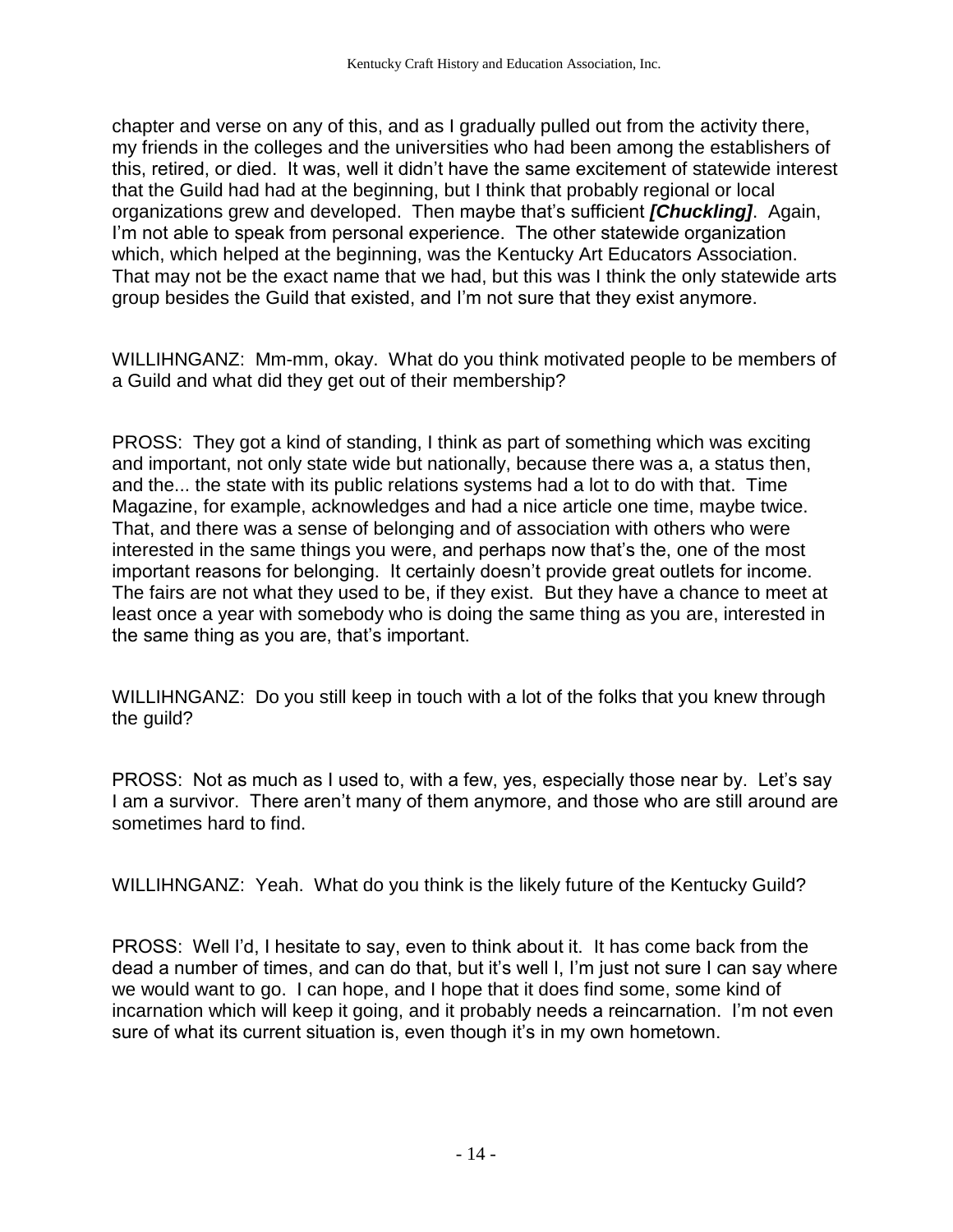WILLIHNGANZ: I'm always kind of fascinated by art fairs, and I've gone to a lot of them over the years with my wife and family, and what not. We have, or course, the Saint James Art Fair, which is huge in Louisville, and quite a few others, actually and we attend a lot of them. But I'm sort of curious what a person has been in, closer involved in this than I am, thinks about the whole movement toward juried art fairs.

PROSS: I think it's probably wise. There are fairs that are open to all comers and that's nice. But it's often the case that people who are producing, I have to be careful of the word – quality crafts and arts they choose not to participate here where anything goes for whatever *[Chuckling]* disqualification it may make, of their own work and so I think that the necessity at least in certain fairs of high standards is essential, and that's what all our fairs try to produce. I've got some reservations about current standards, but then I've got to realize that twenty-seven (2007) is not 1960, and tastes change, needs change, materials change. We need to acknowledge where we are in the state of the world, but, basic qualities don't change much. The integrity of the piece, its well, use of materials, its fineness of design, all of this matter and something which we will take all comers doesn't quite fill that bill. Now, one of the Guild standards committees' procedures has always been the offering of assistance to applicants for improving their work. Some of them have taken us up on that, others have gone away, but it's been important to the Guild, at least on paper, to maintain the highest of standards.

WILLIHNGANZ: Mm-mm. There is sort of... a certain of people who go for crafts works that are beautiful, and thoughtful, and inventive, and innovative, and there are other people who actually collect crafts work because it reflects indigenous culture, and I'm wondering how you see the Guild in those terms? Was this more oriented toward quality?

PROSS: The quality in indigenous culture, a chair maker, for example, can throw together a, a chair that's good for sitting in, you know, but that's all. But one, who very lovingly deals with his wood, and his care with the refinements of comfort, can be indigenous but can be a fine craftsman. So it's not just what ...what can be tossed out for everyday use, or what can be at the same time a well-made object.

WILLIHNGANZ: Hum. Okay. I think that's probably covered most of what I wanted to talk about. Are there any other things you'd like to add?

PROSS: Well, I think we've *[Chuckling]* covered a lot of territory, especially the early days, I guess what I have come to be in lots of ways is the voice of history, and this **[Chuckling]** isn't the only time that my brains have been picked while they were, while they were still pick-able, but as I said, I've forgotten an awful lot that I shouldn't and I'm glad to have this chance to recollect and perhaps to recollect accurately, what for me were pretty exciting days in my life.